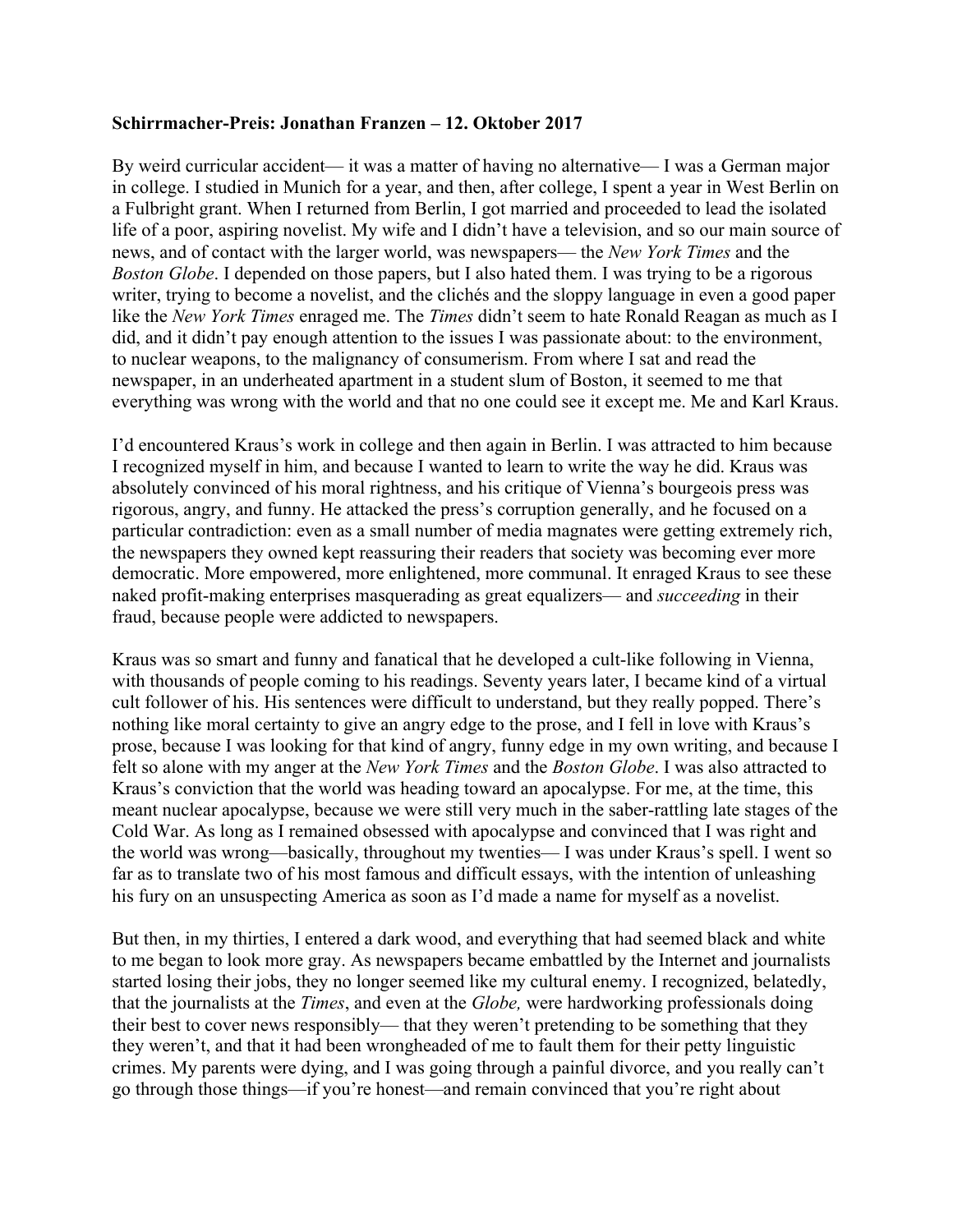everything and that everyone else is wrong. It was demonstrated to me quite plainly in my midthirties that many of the things I'd been absolutely certain of, in my personal life, I'd actually been quite wrong about. And once you're wrong about one thing, the possibility is open that you might be wrong about everything.

So I lost interest in Kraus. I abandoned my translation project and left it in various drawers and storage facilities for twenty years. It might never have seen the light of day if I hadn't gotten to know a couple of serious Kraus fans, Daniel Kehlmann and the American scholar Paul Reitter, who encouraged me to go back to my translations. When I did, I was astonished to discover that Kraus had even more to say to me about the world in 2010 than he had in 1983. His critique of the nexus of media and technology and capital now seemed unbelievably prescient. You could apply his critique directly to the blogification of the newspaper, and to the rise of Google and Apple and Facebook— he really had seen all of this coming a hundred years ago. And so, although I'd outgrown his fiery brand of moral certitude, I decided to finish my translations and try to make his writing accessible to an English-reading audience.

If you engage with Kraus's language, as I did, it gets permanently stuck in your head. Back in the mid-nineties, when I'd started to worry about the future of literature in the age of three screens— movies, television, and computers— and to worry about the increasingly materialistic view of human nature that psychopharmacology was producing, and to give voice to my worries in a long and furious essay, I needed a way to describe how technology and consumerism feed on each other and take over our lives. How seductive and invasive but also unsatisfying they are. How we go back to them more and more, *because* they're unsatisfying, and become ever more dependent on them. How the groupthink of the Internet, and our constant electronic stimulation by our devices, begin to erode the very notion of an individual— an individual who is capable of, say, producing a novel. To describe all these phenomena, I found myself reaching for a phrase of Karl Kraus that had stuck in my head: "Ein Teufelswerk der Humanität." *An infernal machine of humanity*. I took the phrase to mean a thing that is definitionally consumerist, a thing that's totalitarian in its exclusion of other ways of being, a thing that appears in the world and manufactures our desires through its own developmental logic, a thing that causes great harm but just keeps perpetuating itself. The sentence I used to sum all this up was "Techno-consumerism is an infernal machine."

I was by no means the only writer alarmed by the infernal machine. David Wallace's *Infinite Jest*, for example, can be read as a gigantic response to the problem of techno-conusmerism. David imagined an electronic entertainment that, once you started watching it, you could never stop looking at. Already, in the nineties, it seemed as if machines were overpowering us beginning to command us with their logic, rather than serving us. Whether we liked it or not, Moore's Law dictated that computers would double in power every two and a half years. Today, twenty years later, we're reaching the limits of Moore's law, but in the nineties the law was in full swing. Applications were developed, and then people had to throw away their old machine because a new generation of machines and applications had come along. Without our ever giving our active consent, this just became the way we lived. Became the way *I* lived, despite my strong misgivings. Was the new technology a good thing? A bad thing? It developed so rapidly that to quote Karl Kraus— the culture couldn't catch its breath. There was never any time for real discussion. If we *could* do something with technology, we *would* do it. If the potential existed, it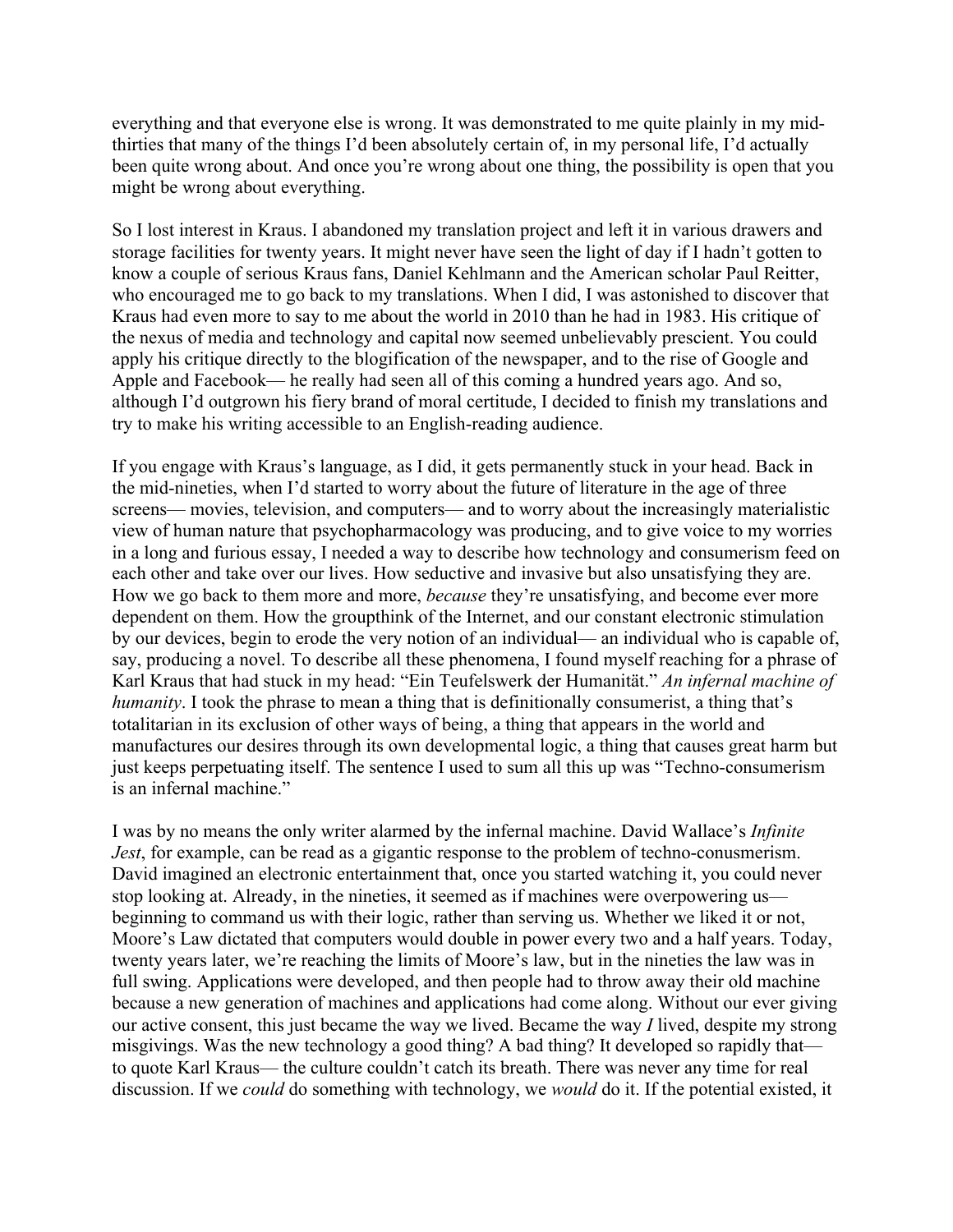would be exploited. It would be marketed, it would be sold, and we would buy it. This was the infernal machine.

And then there's the second part of Kraus's phrase, "der Humanität"— *of humanity*. I didn't pay much attention to it in the nineties, but when I went back and reworked my translations and thought harder about what Kraus was actually saying, I was struck by the strange word "Humanität." He had a different word available to him, "Menschlichkeit," which he didn't use. I suspect that he chose the Latinate word for its associations with liberal Enlightenment thought, and here too I'm struck by his prescience. What I find particularly troubling about our own technological moment is that I hear people saying again and again—happily and proudly and excitedly—that computers are changing our notion of what it means to be a human being. The implication is always that humanity is changing for the better. To me, though, it seems as if the Internet and social media are transforming a world that used to have adults and children in it, with the adults firmly in charge, into a planet-sized eighth-grade school cafeteria. A world of name-calling and intolerance. A world in which, if you don't want to be bullied or shamed, you have to be strictly conformist. A world in which it doesn't matter who you really are or what you're really like: what matters is your image, and the highest goal is to be liked.

Taken as a whole, Kraus's line suggests to me that the logic of techno-consumerism is inseparable from the Enlightenment rhetoric of freedom and human rights and human selfrealization, and that the coupling of these two elements is a fraud. Because who is profiting? And who is being pauperized? To Kraus, who was something of a conspiracy theorist, it was no accident that profit-mad plutocrats spoke the benevolent language of "Humanität." In his time, in Vienna, this self-congratulating discourse was found on the newspaper editorial page. Today it's the watchword of Silicon Valley: "We're making the world a better place." The grotesque thing for Kraus was not just that the machine was infernal, and that its logic had nothing to do with humane values, but that it presented itself as humanity's greatest friend.

Is Silicon Valley making the world a better place? The Internet certainly can be useful. It's a fabulous research tool. It's great for buying stuff, for streaming television, for bringing together people to work on communal projects, or people who share a passion or suffer from the same disease and want to find each other and communicate. It's wonderful for that. I'm a birdwatcher and a bird conservationist, and a lot of the information I have about birds now comes through the Internet, where I can instantly tap into data from tens of thousands of citizen scientists all around the world. That's a good thing. Email is a good thing, too. I used to be suspicious of it, but now it's part of the way I live; for most kinds of communication, it's clearly superior to talking on the phone.

But I'm also a slave to my email. I can go three days without a shower, a week without physical exercise, a month without reading a book, but if I don't devote ninety minutes a day to my email, seven days a week, I'm in trouble. It's almost mythological— it's like battling the Hydra, or like the Sorcerer's Apprentice. It calls to mind another prescient line of Kraus's: "Wir waren kompliziert genug, die Maschine zu bauen, und wir sind zu primitiv, uns von ihr bedienen zu lassen." *We were complicated enough to build machines, and we're too primitive to make them serve us.* When I walk down a street in New York, surrounded by people staring at their phones and moving like sleepwalkers, I wonder what a person from the eighteenth century would make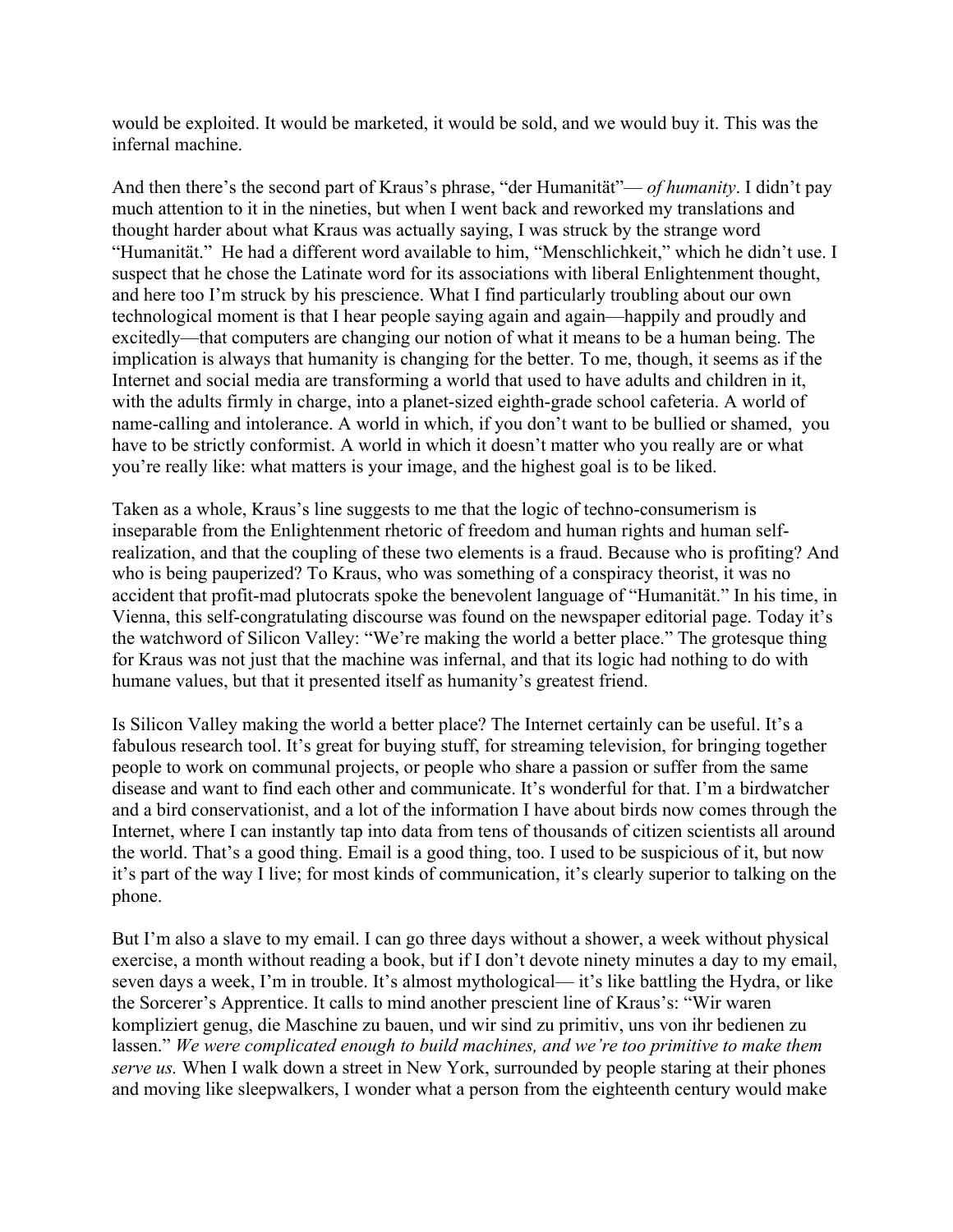of it all. I think it might look as if the planet had been conquered by a tiny, shiny extraterrestrial master race with a strange rectangular shape and amazing powers of mind control, and that human beings were its servants.

Kraus's prescient line, which appears in the essay"Apokalypse," is followed by an even more penetrating line: "Wir treiben einen Weltverkehr auf schmalspurigen Gehirnbahnen"— *We operate a world-wide system of traffic on narrow-gauge mental tracks.* Kraus was instinctively suspicious of the rhetoric of progress. The early years of the twentieth century, when he was writing the essays I translated, were a period of tremendous optimism about science and technology and their potential to transform the world. There were airplanes and automobiles, breakthroughs in physics and chemistry and medicine. The world seemed to be growing more enlightened, in a straightforward scientific sense, and more liberal politically as well. The liberal consensus, expressed in Vienna's bourgeois press, was that humanity's future was bright, and that humanity should be congratulated for its progress. And then the most horrible war in human history broke out. And then Hitler and Stalin rose to power, and the world fought an even more horrible war, which ended with atomic bombs.

Kraus was proved wrong about a lot of things, but he was right in his distrust of the rhetoric of progress— particularly in his insight that technological advances had far outpaced the moral and emotional development of humanity. He was present at the wedding of modern media and technology, ridiculing their language, exposing their fraudulence, and the course of history has continued to prove him right about them. Back in the nineties, the techno-utopianists of Silicon Valley promised that the Internet would create a world of universal peace and understanding. They really did say that kind of thing, using that kind of language— you can look it up. Mark Zuckerberg is still saying it, despite the mounting evidence that social media are, in fact, making the world a much worse place. As good as technology can be in uniting the world, it turns out to be even better at dividing it. Digital technology is very, very good at creating wealth inequality, and at electing a racist reality-TV star as president of the United States, and at spreading fake news and inflaming hatred, and at recruiting and mobilizing terrorists, and at destabilizing and delegitimizing the democratically elected governments that might serve as a check on our worst impulses.

The problem now is the same as it was a hundred years ago: the *schmalspurigkeit*, the narrow gauge, of the brains that are using the technology. Only now the technologies are vastly more powerful than they were in Kraus's time. It seems to me that, if we're going to survive, we need to identify undesirable aspects of technological development and begin saying no to them. It's extremely unlikely, but not entirely inconceivable, that after an unintended nuclear explosion and a few more power plant disasters people will say, "We *can* split atoms, but we're going to choose not to. We're going to get together as a planet to ensure that this thing we can do, we're never going to do again." Already, with genetically modified organisms, with recombinant DNA in all its forms, we're beginning to hear people say, "Just because we *can* do it doesn't mean we *should* do it."

Our embrace of digital technology, however, continues to be headlong, despite its obvious negative consequences. To take one small example, dear to Frank Schirrmacher's heart, the Internet is in the process of destroying journalism. How can you have a functioning, complicated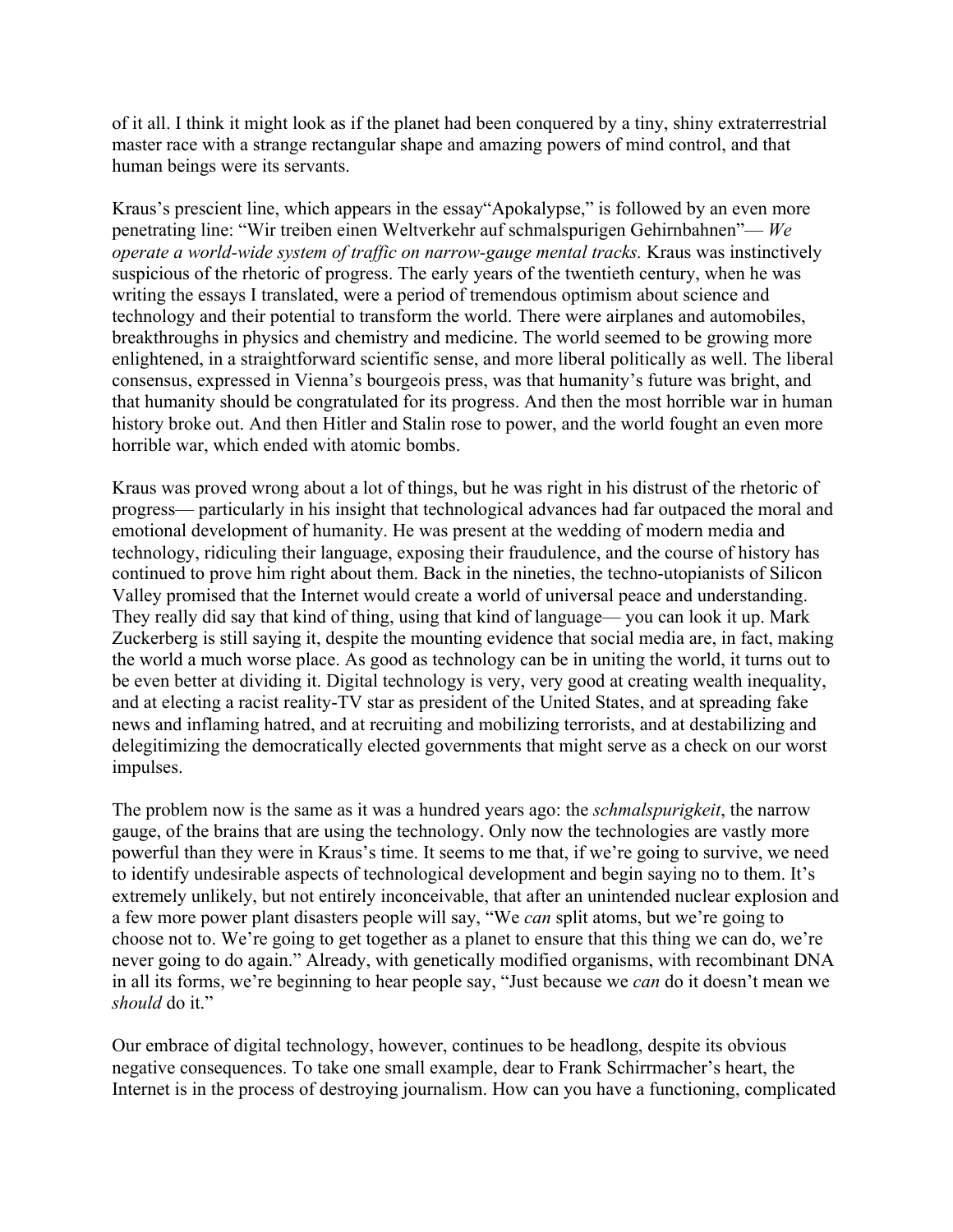democracy of a hundred million people, or three hundred million people, without professional journalists? The techno-utopianists will tell you that journalists can be replaced with crowdsourcing, with leakers, with the pictures that citizens take with their iPhones. To the utopianists, this isn't just a solution to the problem. It must surely be a great improvement, because, after all, Silicon Valley is making the world a better place. Expertise, however, can't be crowdsourced, or leaked, or replicated by neural networks. There is no replacement for the journalist who has been working a beat for twenty years and knows how to make sense of what he or she learns. If democracy is going to survive, we need to think critically about the consequences of our machines. We need to learn how to say no, and how to support the vital social services, such professional journalism, that we're destroying.

It has been encouraging to see, in recent months, that the plague of fake news and the election of Donald Trump have prompted this kind of critical questioning. But techno-consumerism is still an infernal machine. Digital technology is capitalism in hyperdrive, injecting its logic of consumption and promotion, of monetization and efficiency, into every waking minute. Social media claim to be communitarian enterprises, but they're also a particularly brutal manifestation of free-market economics. Their fundamental mode is self-promotion— if you don't post, you don't exist. This may not be so terrible if you're a person or a company selling a product, but it is bad for the life of the mind. It is especially bad, I would argue, for anyone who aspires to write serious fiction.

Young writers are told, nowadays, that it's not enough to write a book. You also have to establish a social-media presence, in order to promote yourself. It's true that writers have always been expected to do some self-promotion. I'm promoting myself right now, by delivering this speech. Even Thomas Pynchon self-promotes, by so famously refusing to self-promote. But if I look at the really great writers of the recent decades in North America— Alice Munro, Don DeLillo, Denis Johnson— I see individuals who established strict boundaries. Alice Munro doesn't make herself completely invisible— I've seen her interviewed— but she has more important work to do than posting on Facebook. She has the work of being Alice Munro to do. The writers who have become models for me are the ones who maintain some kind of public life—we're all communal—but a very limited one. Writers have audiences and responsibilities to those audiences, but we also have a responsibility to remain ourselves. It's a balancing act. And the Internet and social media are so seductive, so immediately gratifying in their addictivesubstance way, that you can easily get carried away from yourself.

Where Karl Kraus spoke of an imaginative space, or implied that there was an imaginative space, he used the word *Geist*—the good old German word "spirit." He considered technology antithetical to that sprit. Only a German can use the word *Geist* without embarrassment, but there are American ways to apply Kraus's critique to the Internet— to the Internet as a way of life, a way of being a human being. The Internet in general, and social media in particular, foster the notion that *everything* should be shared, everything is communal. When sharing works, it can be very useful. But it specifically doesn't work in the realm of literary production. Good novels aren't written by committee. Good novels aren't collaborated on. Good novels are produced be people who voluntarily isolate themselves, and go deep, and report to the world from the depths. It's true that their published reports are communally accessible, communally shareable— but only at the consuming end, not at the production end.